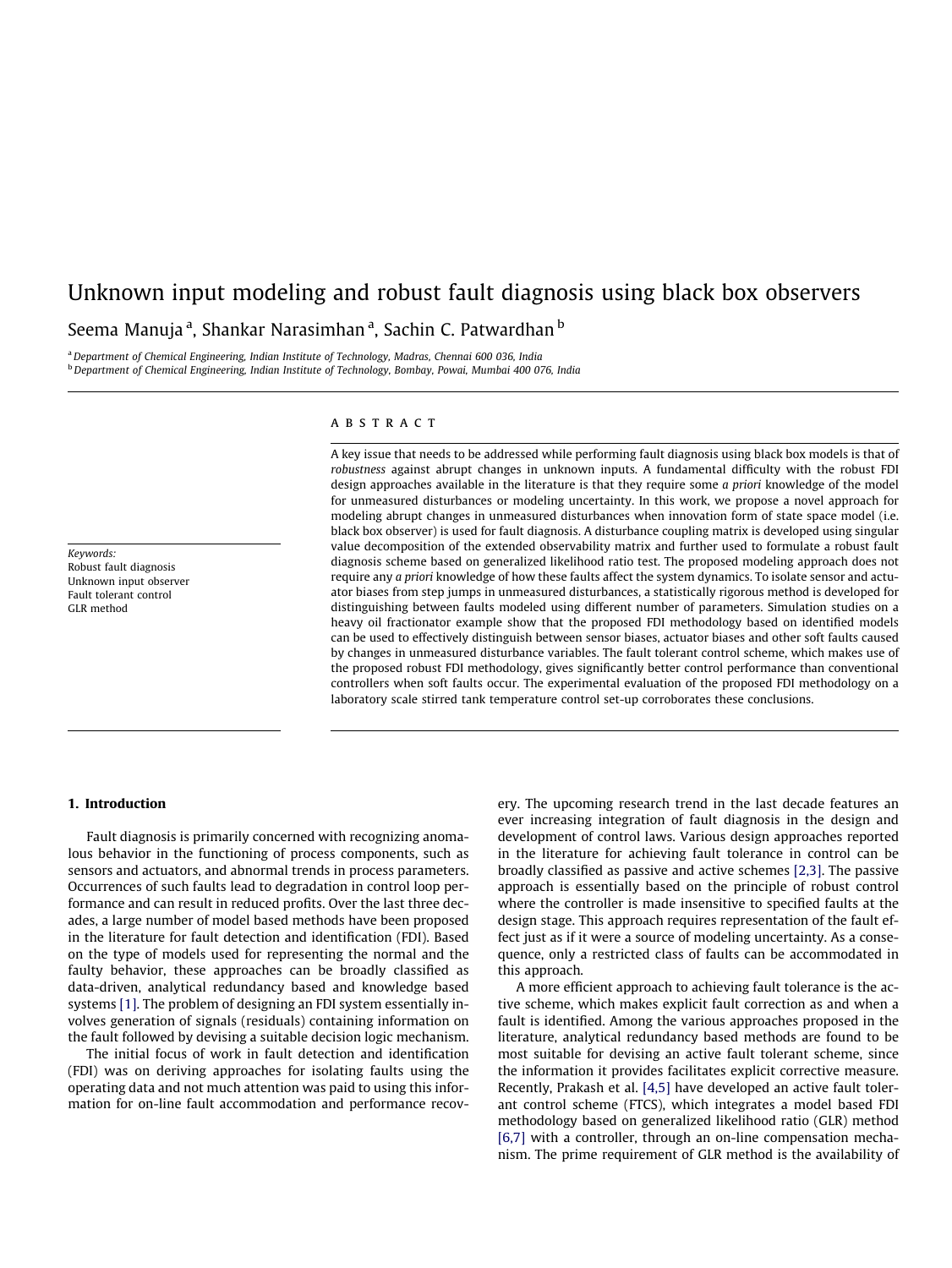<span id="page-1-0"></span>a process model (estimator) for normal operation and fault modes, describing the process behavior for each hypothesized fault. A salient feature of their work is the use of first principles model enabling root cause analysis of various types of soft faults like sensor and actuator biases along with abrupt changes in disturbances and process parameters. However, the development of such mechanistic models is often not so feasible and practicable for complex chemical processes. On the other hand, development of an innovations form of state space models (or time series models) from input–output data are relatively easy.

Recently, Patwardhan et al. [\[8\]](#page-12-0) have shown that, it is possible to detect and identify sensor and actuator biases using linear black box observers identified from input–output data and employing the GLR method. However, their approach, as proposed, has a severe limitation since it cannot distinguish between actuator biases and abrupt changes in unmeasured disturbances. Thus, the key issue that needs to be addressed while performing fault diagnosis with such black box models is that of robustness against unmodeled process changes. The robust FDI methods developed so far essentially aim at detecting and identifying sensor and actuator faults while desensitizing the effect of modeling uncertainty. The two main approaches for achieving this robustness are through (i) the use of adaptive thresholds for residual evaluation, and (ii) generation of disturbance-decoupled residuals [\[13\]](#page-12-0). The design principle in adaptive thresholds involves modeling the uncertainty in system description as a function of process operating conditions. The relationship is derived either theoretically or empirically, and is used to vary the test thresholds accordingly while evaluating the residuals for FDI [\[10–12\]](#page-12-0). In the disturbance-decoupled approach, the residuals are generated in such a manner so as to minimize (or completely decouple) the influence of model uncertainty while retaining sensitivity to faults. The available design tools are unknown input observer [\[13,14\],](#page-12-0) eigenstructure assignment [\[9\]](#page-12-0) and frequency domain approaches [\[15\].](#page-12-0)

A fundamental difficulty with all these design approaches is that they require some a priori knowledge of the model for unmeasured disturbances or modeling uncertainty. A typical uncertainty description makes use of the concept of unknown inputs acting upon the normal linear model of the system where the associated distribution matrix is assumed to be known. In general, for real applications such a knowledge is not available and needs to be determined either from a priori knowledge of the process dynamics or identified using a suitable model for uncertainty [\[9,16\]](#page-12-0). When the disturbances are not measured, identifying the associated distribution matrix is a nontrivial exercise. Further, a major constraint in all these robust FDI schemes is the availability of adequate design freedom for performing requisite fault isolation along with robustness.

Depending upon the diagnosis philosophy that is adopted, persistent changes in the mean of unmeasured variables can either be classified as faults or simply treated as unmeasured disturbances. In the robust FDI methods proposed in the literature, persistent changes in unmeasured disturbances are not treated as faults (as the diagnostic algorithm is made insensitive or robust to such changes). In the present work, however, we adopt an active approach and treat the mean shifts in unmeasured disturbances as faults. Even though root cause analysis of faults caused due to unmeasured disturbances/process parameters is not possible using a model identified purely from input–output data under normal operating conditions, the overall diagnostic ability of FDI scheme and the performance of FTCS is severely impaired if these changes are ignored. Thus, the main objective of this work is to develop an active online robust fault diagnosis and accommodation scheme based on linear black box observers that can detect and isolate abrupt changes in unmeasured disturbances (classified as unknown input fault) while distinguishing them from sensor and actuator faults. To achieve this objective, we first propose a new approach to construct of distribution matrix for the unknown inputs in state dynamics, which does not require any a priori information regarding such fault characteristics. Secondly, we have also proposed a statistically rigorous modified procedure which extends the use of likelihood ratio test statistics for distinguishing between faults modeled using different number of parameters. Finally, the proposed robust FDI method is also integrated with fault tolerant control strategies developed earlier for online fault accommodation. We test both the diagnostic and the control performance of the proposed fault accommodation method by conducting simulation studies on the benchmark shell control problem and experimental verification on a laboratory scale system of stirred tank heaters.

The paper is organized into six sections. Section 2 describes the proposed FDI method with linear identified models. Section 3 briefly explains the fault tolerant control scheme (FTCS). Section 4 contains the simulation studies carried out on the shell control problem of heavy oil fractionator example. Section 5 gives the experimental studies conducted on a coupled two-tank temperature control process. Based on the simulation and experimental results, main conclusions of the work are reported in Section 6.

# 2. Models for normal and fault modes

The FDI strategy in the present work uses the generalized likelihood ratio (GLR) method originally proposed by Willsky [\[6\].](#page-12-0) This approach requires models for normal and faulty operating modes. In this section we first describe models for normal operation and sensor/actuator biases. We then proceed to develop a model for isolating abrupt changes in unknown input (unmeasured disturbance).

#### 2.1. Models for normal operation and sensor/actuator biases

Consider an innovations form of state space model directly identified from the input–output data given by [\[17\]](#page-12-0)

$$
\mathbf{x}(k+1) = \mathbf{\Phi}\mathbf{x}(k) + \mathbf{\Gamma}_u \mathbf{u}(k) + \mathbf{K}\mathbf{e}(k)
$$
\n(1)

$$
\mathbf{y}(k) = \mathbf{C}\mathbf{x}(k) + \mathbf{e}(k) \tag{2}
$$

where  $\mathbf{x}(k) \in \mathbb{R}^n$  represents the states,  $\mathbf{u}(k) \in \mathbb{R}^m$  represents the manipulated inputs,  $\mathbf{v}(k) \in \mathbb{R}^r$  represents the measured outputs and  $\mathbf{e}(k) \in \mathbb{R}^r$  represents zero mean innovation sequence with covariance Q. This model can be expressed in standard form as follows:

$$
\mathbf{x}(k+1) = \mathbf{\Phi}\mathbf{x}(k) + \mathbf{\Gamma}_u \mathbf{u}(k) + \mathbf{w}(k)
$$
\n(3)

$$
\mathbf{y}(k) = \mathbf{C}\mathbf{x}(k) + \mathbf{v}(k) \tag{4}
$$

Here,  $\mathbf{w}(k) \in \mathbb{R}^n$  and  $\mathbf{v}(k) \in \mathbb{R}^r$  represent zero mean white noise processes with

$$
R_1 = E(\mathbf{w}(k)\mathbf{w}(k)^{\mathrm{T}}) = \mathbf{KQK}^{\mathrm{T}}
$$
\n(5)

$$
R_2 = E(\mathbf{v}(k)\mathbf{v}(k)^{\mathrm{T}}) = \mathbf{Q}
$$
\n(6)

$$
R_{12} = E(\mathbf{w}(k)\mathbf{v}(k)^{\mathrm{T}}) = \mathbf{KQ} \tag{7}
$$

Note that estimates of the Kalman gain matrix K and covariance matrix Q are generated as a part of the parameter identification exercise [\[17\]](#page-12-0).

In order to isolate faults using GLR method, models for each type of hypothesized fault are also required. In the presence of a sensor bias, the measurement model is represented as

$$
\mathbf{y}(k) = \mathbf{C}\mathbf{x}(k) + \mathbf{v}(k) + b_{y,i}\mathbf{e}_{y,i}\sigma(k-t)
$$
\n(8)

where t is the time of occurrence of a fault and  $\sigma(k - t)$  represents unit step function such that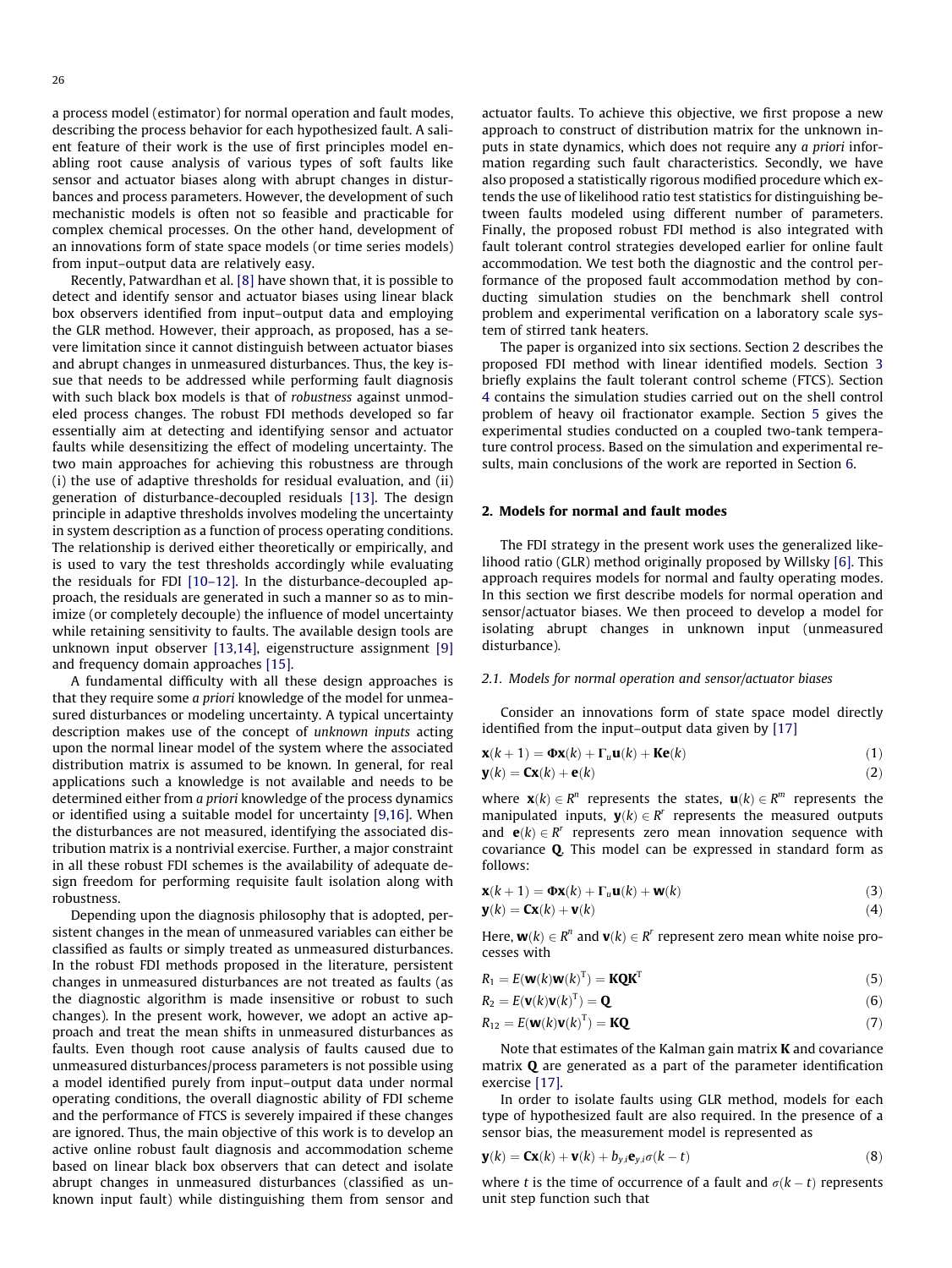<span id="page-2-0"></span>
$$
\sigma(k-t) = \begin{cases} 0 & \text{for } k < t \\ 1 & \text{for } k \geq t \end{cases}
$$

Likewise, in the presence of an actuator bias, the state transition is modeled as follow:

$$
\mathbf{x}(k+1) = \mathbf{\Phi}\mathbf{x}(k) + \mathbf{\Gamma}_u \mathbf{u}(k) + \mathbf{w}(k) + b_{u,i} \mathbf{\Gamma}_u \mathbf{e}_{u,i} \sigma(k-t)
$$
(9)

In the above equations,  $b_{f,i}$  represents the magnitude of the fault and  $e_{fi}$  represents fault direction vector where  $f \in (y, u)$ . Here,  $e_{fi}$ represents a unit vector of appropriate dimensions with unity at ith location and all remaining elements equal to zero.

Remark 1. The innovation form of state space model given by Eqs. [\(1\) and \(2\)](#page-1-0) is equivalent to the following discrete transfer function model

$$
\mathbf{y}(k) = \mathbf{G}(q)\mathbf{u}(k) + \mathbf{H}(q)\mathbf{e}(k)
$$
\n(10)

$$
\mathbf{G}(q) = \mathbf{C}[q\mathbf{I} - \mathbf{\Phi}]^{-1} \mathbf{\Gamma}_u; \quad \mathbf{H}(q) = \mathbf{C}[q\mathbf{I} - \mathbf{\Phi}]\mathbf{K} + \mathbf{I}
$$
\n(11)

Thus, the stationary unmeasured disturbances affecting the process under normal operating conditions are modelled as a Gaussian white noise process { $e(k)$ } passing through a filter  $H(q)$ , i.e. as a colored noise signal.

#### 2.2. Modeling of unknown input fault

Using the above identified model, sensor and actuator biases can be easily identified. However, if an abrupt change occurs in unmeasured disturbances/ parameter, then it gets misidentified as an actuator bias [\[8\]](#page-12-0) as no model is hypothesized for such a change. In this section, we develop a lumped model for disturbance/parametric faults, which captures the unqualified bias effect on state dynamics. Note that all faults caused by step changes in unmeasured disturbances or process parameters (referred to as unknown inputs) are lumped and modeled as a single artificial fault and no attempt is made to isolate the true cause of this fault.

We propose to model the step changes in the unknown inputs occurring at time t using an unknown additive vector to the state evolution equation as follows:

$$
\mathbf{x}(k+1) = \mathbf{\Phi}\mathbf{x}(k) + \mathbf{\Gamma}_u \mathbf{u}(k) + \mathbf{w}(k) + \sigma(k - t_f)\mathbf{f}
$$
 (12)

where  $f \in R^n$  is an unknown vector which represents the direction and magnitude of the fault. In the absence of any a priori knowledge as to which states are affected by the fault, we have assumed that all the states are affected. It is also assumed that the fault direction and magnitude defined by f is time invariant, which may be valid in the neighborhood of the current operating point for faults that occur as step changes. Recently, Patton and Chen [\[9,16\]](#page-12-0) have described the above approach as one possible way to model the unknown inputs. This approach is similar to the one used in model predictive control to handle disturbance and parameter changes without explicit knowledge of the source of fault.

One possibility is to view the elements of the vector f as additional states and estimate them from input–output data. Consider the deterministic part of the model corresponding to Eq. (12) together with additional equation  $f(k + 1) = f(k)$ . Using the following equivalent augmented model, we have

$$
\mathbf{x}_a(k+1) = \mathbf{\Phi}_a \mathbf{x}_a(k) + \Gamma_{u,a} \mathbf{u}(k)
$$
\n(13)

$$
\mathbf{y}(k) = \mathbf{C}_a \mathbf{x}_a(k) \tag{14}
$$

where

$$
\mathbf{x}_{a}(k) = \begin{bmatrix} \mathbf{x}(k) \\ \mathbf{f}(k) \end{bmatrix}; \quad \mathbf{\Phi}_{a} = \begin{bmatrix} \mathbf{\Phi} & I \\ [0] & I \end{bmatrix}
$$

$$
\mathbf{\Gamma}_{u,a} = \begin{bmatrix} \mathbf{\Gamma}_{u} \\ [0] \end{bmatrix}; \quad \mathbf{C}_{a} = [\mathbf{C} \quad [0]]
$$

The observability matrix of the above augmented system is given by

$$
\mathbf{w}_a = [\mathbf{w}_x \quad \mathbf{w}_f] = \begin{bmatrix} \mathbf{C} & [0] \\ \mathbf{C}\Phi & \mathbf{C} \\ \mathbf{C}\Phi^2 & \mathbf{C}\Phi \\ \vdots & \vdots \\ \mathbf{C}\Phi^{n-1} & \mathbf{C}\Phi^{n-2} \end{bmatrix}
$$
(15)

where  $w_x$  represents observability gramian for the normal behavior model given by Eqs. [\(3\) and \(4\).](#page-1-0) Assuming that the normal model is observable i.e. Rank  $(\mathbf{w}_x) = n$ , it can be shown that the rank of matrix  $w_a$  cannot exceed  $n+r$  where r represents the dimension of the measurement vector  $(y)$ . Thus, from the measured data we can estimate at most  $n+r$  elements of the augmented state vector  $\mathbf{x}_q(k)$ . If the number of states is less than or equal to the number of measurements, then all elements of the unknown fault vector f can be estimated [\[9,16\].](#page-12-0) However, this requirement is unrealistic in the case of chemical processes where the number of measured variables  $(r)$  is typically far less than the number of state variables  $(n)$ . This implies that in order to estimate the unknown fault vector we have to parameterize it using at most r unknown parameters.

Now, in the absence of noise and knowledge of  $\mathbf{x}(k - n + 1)$ , we can find an f that exactly satisfies the following equation

$$
\mathbf{w}_f \mathbf{f} = \mathbf{Y} - \mathbf{w}_x \mathbf{x}(k - n + 1) \tag{16}
$$

$$
\mathbf{Y} = \begin{bmatrix} \mathbf{y}(k - n + 1)^{\mathrm{T}} & \mathbf{y}(k - n + 2)^{\mathrm{T}} & \dots & \mathbf{y}(k)^{\mathrm{T}} \end{bmatrix}^{\mathrm{T}}
$$
(17)

Let us denote RHS of Eq. (16) by the vector  $\mathbf{Y}_{\mathsf{x}} = \mathbf{Y} - \mathbf{w}_{\mathsf{x}} \mathbf{x}(k-n+1).$  We propose to base diagnosis of fault  $\mathbf{f}$ on best fit of model residuals, which in the absence of noise and exact knowledge of  $\mathbf{x}(k - n + 1)$ , implies best fit of vector  $\mathbf{Y}_x$ . Any lower dimensional approximation we make to f will result in a corresponding lack of fit to  $Y_x$ . Thus, we choose the lower dimensional approximation of f, which causes the least error in fit to observed  $Y_x$ . Otherwise, we may not correctly classify it as fault **f** and may identify some other fault that better fits  $Y_x$ . Our choice of model for abrupt changes in the unmeasured disturbances is motivated by the following result.

**Theorem 1.** Let  $f_{\text{approx}} = \Gamma_d \mathbf{d}$  where  $\Gamma_d$  is a  $n \times r$  matrix of full column rank,  $\mathbf{d} \in \mathbb{R}^r$  and vector  $\varepsilon_d$  denotes the approximation error such that

$$
\mathbf{W}_f \mathbf{f} = \mathbf{Y}_x = \mathbf{W}_f \mathbf{f}_{\text{approx}} + \varepsilon_d \tag{18}
$$

Also, let the singular value decomposition of matrix  $w_f$  be defined as follows:

$$
\mathbf{w}_f = \mathbf{U} \Sigma V^{\mathrm{T}} \n\Sigma = [\sigma_1 \mathbf{e}^{(1)} \sigma_2 \mathbf{e}^{(2)} \dots \sigma_n \mathbf{e}^{(n)}] \n\mathbf{V} = [\mathbf{v}^{(1)} \ \mathbf{v}^{(2)} \ \dots \ \mathbf{v}^{(n)}]
$$
\n(19)

where **U** and **V** are square unitary matrices of dimension  $2\text{nr} \times 2\text{nr}$  and  $n \times n$ , respectively, vector  $e^{(i)} \in R^{2rn}$  represents unit vector such that ith element of the vector is unity and rest all elements are zero, vector  $\mathbf{v}^{(i)} \in \mathbb{R}^n$  represents ith column of matrix **V** and  $\{\sigma_i : i = 1, 2, \ldots, n\}$ represent the singular values of  $w_f$  such that  $\sigma_1 \ge \sigma_2 \ge \cdots \ge \sigma_n$ . Then, the choice matrix  $\Gamma_d$  that yields the smallest upper bound on the relative approximation error,  $\|\mathbf{\varepsilon}_d\|_2/\|\mathbf{f}\|_2$ , for an arbitrary vector **f** corresponds to

$$
\Gamma_d = [\mathbf{v}^{(1)} \quad \dots \quad \mathbf{v}^{(r)}]
$$
 (20)

## **Proof.** Refer to [Appendix A.](#page-11-0)  $\Box$

Thus, in absence of any knowledge of fault vector f a fault model for unknown inputs is chosen as

$$
\mathbf{x}(k+1) = \mathbf{\Phi}\mathbf{x}(k) + \mathbf{\Gamma}_u \mathbf{u}(k) + \mathbf{w}(k) + \mathbf{\Gamma}_d \mathbf{d}\sigma(k-t)
$$
 (21)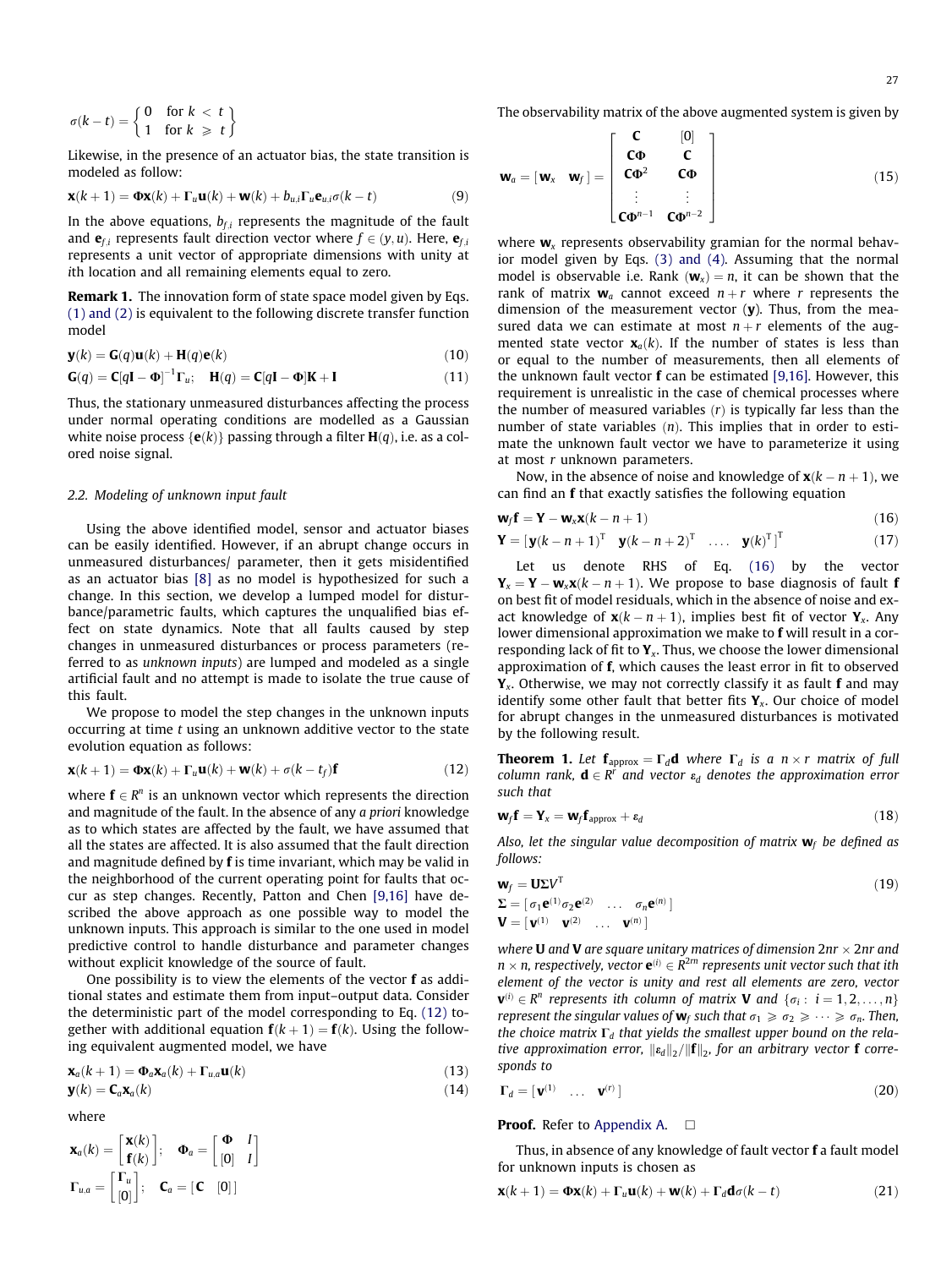where the unknown input fault coupling matrix  $\Gamma_d$  is given by Eq. [\(20\).](#page-2-0) It may be noted that  $\Gamma_d$  is completely determined from the system matrices  $(C, \Phi)$  with no a priori knowledge about specific instances of fault.

#### 3. Robust FDI using black box observer

The normal behavior model given by Eqs. [\(3\)–\(7\),](#page-1-0) can be used to obtain the optimal state estimates from the Kalman filter (referred to as normal Kalman filter in the rest of the text) for use in FDI [\[8,18\]](#page-12-0)

$$
\hat{\mathbf{x}}(k+1|k) = \mathbf{\Phi}\hat{\mathbf{x}}(k|k-1) + \mathbf{\Gamma}_u \mathbf{u}(k) + \mathbf{K}\gamma(k)
$$
\n(22)

$$
\gamma(k) = \mathbf{y}(k) - \mathbf{C}\hat{\mathbf{x}}(k|k-1) \tag{23}
$$

where  $\gamma(k)$  is a vector of innovations (or residuals) and  $\hat{\mathbf{x}}(k|k-1)$ denote the state estimates predicted at time k using all measurements made up to time  $(k-1)$ . It can be shown that, under a fault free situation, the residuals (or innovations)  $\gamma(k)$  form a Gaussian zero mean white noise sequence. Therefore, a simple statistical test referred to as the fault detection test (FDT) is applied at each time instant to estimate the time of occurrence of a fault. If FDT is rejected at some time  $t$ , the occurrence of a fault is further confirmed by applying a cumulative statistical test known as the fault confirmation test (FCT) on the innovation sequence in the time interval  $[t, t + N]$  (see [\[4,8\]](#page-12-0) for details). If this test rejects the null hypothesis (no fault hypothesis) then the occurrence of the fault at time  $t$  is confirmed.

#### 3.1. Review of conventional GLR method for fault isolation

After a fault is detected using FDT and later confirmed using FCT, we make use of the GLR method for identifying the fault and estimating its magnitude. It can be noted from the fault model Eqs. [\(8\), \(9\), and \(21\),](#page-1-0) that while sensor and actuator biases can be described in terms of one unknown parameter (representing the fault magnitude), unknown input faults are characterized by r unknown parameters (representing the fault magnitude and direction). We develop a modified GLR method in order to identify faults characterized using different number of unknown parameters. To motivate our development, we review the conventional GLR method that can be used to identify sensor and actuator biases.

Fault identification in the GLR method is carried out using the innovation sequence  $\{y(t) \dots y(t+N)\}\$  generated by the normal Kalman filter over the time window  $[t, t + N]$ . It can be noted from Eqs. [\(8\) and \(9\)](#page-1-0) that the effect of sensor and actuator biases is described by additive changes to the normal process behavior. Thus, under different fault hypothesis, the innovation sequence generated by the normal Kalman filter can be shown to be a Gaussian random process with different unknown means  $\pmb{\mu}_{\!f,i}(k;t)$ , but with the same known covariance matrix V. The hypothesis for the presence or absence of a fault in the observed data can be written as

$$
H_0: \mu(k; t) = 0
$$
  
\n
$$
H_{1f,i}: \mu_{f,i}(k; t) = b_{f,i}G_f(k; t)e_{f,i}
$$
  
\n
$$
k \in [t, t + N] \text{ and } f \in y, u
$$

The signature matrix  $\mathbf{G}_f(k; t)$  for different types of faults can be computed recursively using the normal Kalman filter equations and the fault models. For actuator and sensor biases, the recurrence relations for computing the signature matrices are as follows [\[8\]:](#page-12-0)

Sensor bias:

$$
\mathbf{G}_y(k;t) = \mathbf{I} - \mathbf{C}\Phi \mathbf{J}_y(k-1;t) - \mathbf{CKG}_y(k-1;t)
$$
\n(24)

$$
\mathbf{J}_y(k;t) = \mathbf{Q}\mathbf{J}_y(k-1;t) + \mathbf{KG}_y(k-1;t)
$$
\n(25)

• Actuator bias:

$$
\mathbf{G}_{u}(k;t) = -\mathbf{C}\Phi \mathbf{J}_{u}(k-1;t) + \mathbf{C}\Gamma_{u} - \mathbf{C}\mathbf{K}\mathbf{G}_{u}(k-1;t)
$$
\n(26)

 $J_u(k;t) = \Phi J_u(k-1;t) - \Gamma_u + KG_u(k-1;t)$  (27)

The GLR method identifies the fault corresponding to the most probable hypothesis. For this purpose, the likelihood ratio test statistics,  $T_{f,i}$ , corresponding to each fault hypothesis can be constructed. The test statistics are given by

$$
T_{f,i} = d_{f,i}^2 / c_{f,i}
$$
\n
$$
(28)
$$

$$
d_{f,i} = \mathbf{e}_{f,i}^{\mathrm{T}} \sum_{k=t}^{\mathrm{T+N}} \mathbf{G}_f^{\mathrm{T}}(k;t) \mathbf{V}^{-1} \gamma(k)
$$
\n(29)

$$
c_{f,i} = \mathbf{e}_{f,i}^{\mathrm{T}} \sum_{k=t}^{t+N} \mathbf{G}_{f}^{\mathrm{T}}(k;t) \mathbf{V}^{-1} \mathbf{G}_{f}(k;t) \mathbf{e}_{f,i}
$$
(30)

The fault corresponding to the maximum of the above test statistics is identified as the fault that has occurred. The maximum likelihood estimate of the fault magnitude can also be computed as follows:

$$
\hat{b}_{f,i} = \frac{d_{f,i}}{c_{f,i}}
$$

Instead of comparing the test statistics, fault identification can equivalently carried out by computing the upper quantile probabilities of the test statistics under the null hypothesis. It can be shown that under the null hypothesis, the GLR test statistics corresponding to sensor or actuator biases follow a  $\chi^2$  distribution with one degree of freedom [\[7\]](#page-12-0). The upper quantile probabilities  $\alpha_{f,i}$  are defined as

$$
\alpha_{f,i}=\Pr\{\chi^2_1>T_{f,i}\}
$$

where  $\chi_1^2$  denotes a  $\chi^2$  random variable with one degree of freedom. The fault which corresponds to the least value of  $\alpha_{f,i}$  can be identified, which corresponds to the fault with the maximum test statistic. The advantage of using the upper quantile probabilities instead of the test statistics directly is that it allows the GLR method to be conveniently extended for identifying faults characterized by different number of parameters. However, numerical computation of the upper quantile probabilities may pose problems which need to be overcome. We describe our proposed modified GLR strategy for this purpose in the following subsection.

# 3.2. Modified GLR method for identifying unknown input faults

We first derive the test statistic for unknown input faults. Eq. [\(9\)](#page-2-0) shows that the effect of unknown input faults is also modeled as an additive effect on the normal process behavior. Therefore, the innovation sequence in the time interval  $[t, t + N]$  after the occurrence of an unknown input fault can be shown to be a Gaussian random process with expected value  $\mu_d(k,t) = G_d(k,t) d$ . The recurrence relations for the signature matrix  $\mathbf{G}_d(k,t)$  can be derived using the fault model given by Eq. [\(21\)](#page-2-0) together with Eqs. (22) and (23). These are derived in Appendix B and are given by

$$
\mathbf{G}_d(k;t) = -\mathbf{C}\Phi \mathbf{J}_d(k-1;t) + \mathbf{C}\Gamma_d - \mathbf{C}\mathbf{K}\mathbf{G}_d(k-1;t)
$$
(31)  

$$
\mathbf{J}_d(k;t) = \Phi \mathbf{J}_d(k-1;t) - \Gamma_d + \mathbf{K}\mathbf{G}_d(k-1;t)
$$
(32)

$$
k \in [t, t + N] \tag{33}
$$

The GLR test statistic  $T<sub>d</sub>$  for unknown input faults can now be obtained as

$$
T_d = \mathbf{d}_d^{\mathrm{T}} \mathbf{C}_d^{-1} \mathbf{d}_d \tag{34}
$$

$$
\hat{\mathbf{d}} = [\mathbf{C}_d]^{-1} \mathbf{d}_d \tag{35}
$$

$$
\mathbf{d}_d = \sum_{k=1}^{t+N} \mathbf{G}_d^{\mathrm{T}}(k; t) \mathbf{V}^{-1} \gamma(k)
$$
(36)

$$
\mathbf{C}_d = \sum_{k=t}^{t+N} \mathbf{G}_d^{\mathrm{T}}(k; t) \mathbf{V}^{-1} \mathbf{G}_d(k; t)
$$
\n(37)